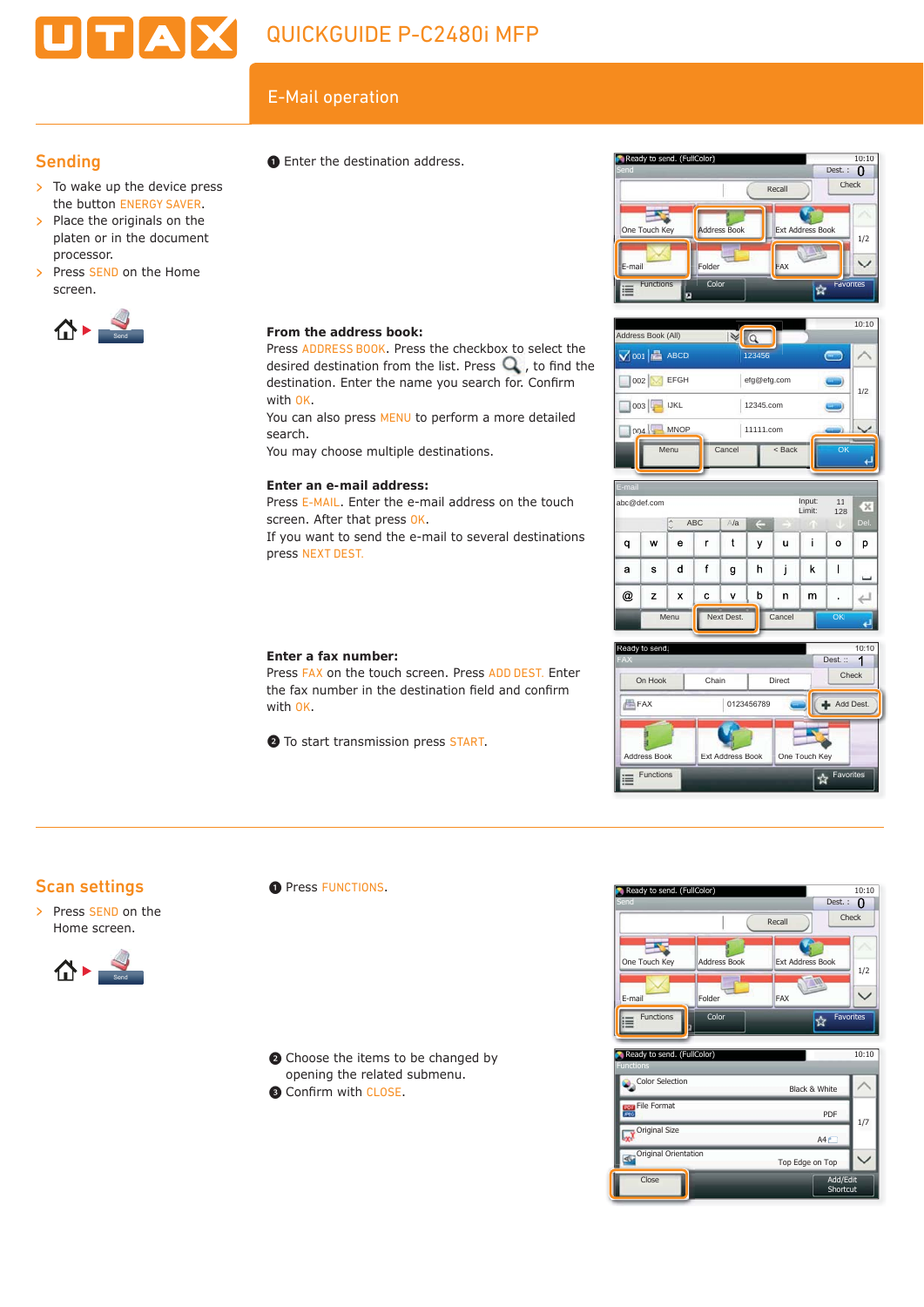# Fax operation

### Cancelling sending job

- $\triangleright$  If the documents are still fed, press STOP.
	-
- ❶ Press STATUS/JOB CANCEL.
- ❷ Press SEND JOB STATUS.
- ❸ Choose the job to be cancelled and press CANCEL.
- **4 Confirm with YES.** Communication is cancelled.



| Status/Job Cancel.<br>Send Job Status |        |         | 10:10 |  |
|---------------------------------------|--------|---------|-------|--|
| 0005 20123456                         |        | Process |       |  |
|                                       |        |         | 1/1   |  |
|                                       |        |         |       |  |
|                                       |        |         |       |  |
|                                       | Cancel | Close   |       |  |

### **Check** transmission result

- O Press STATUS/JOB CANCEL.
- ❷ Press SEND JOB LOG.

- ❸ The result is displayed.
- **O** Press **to display more details of the selected** transmission.



 $\circledcirc$ 



| Status/Job Cancel.    | 10:10           |
|-----------------------|-----------------|
| <b>FAX Job Log</b>    |                 |
| 0015 211              | Completed CK    |
| 0014 0123456          | Canceled<br>1/3 |
| $ 0013 $ Broadcast: 2 | Canceled        |
| 0012 Broadcast: 2     | Canceled        |
|                       | Close           |

### Using Favorites

> Press FAVORITES on the Home screen.

![](_page_1_Figure_20.jpeg)

❶ Select a favorite.

❷ Make the desired settings.

**E** Confirm the settings by pressing START.

![](_page_1_Picture_24.jpeg)

![](_page_1_Picture_25.jpeg)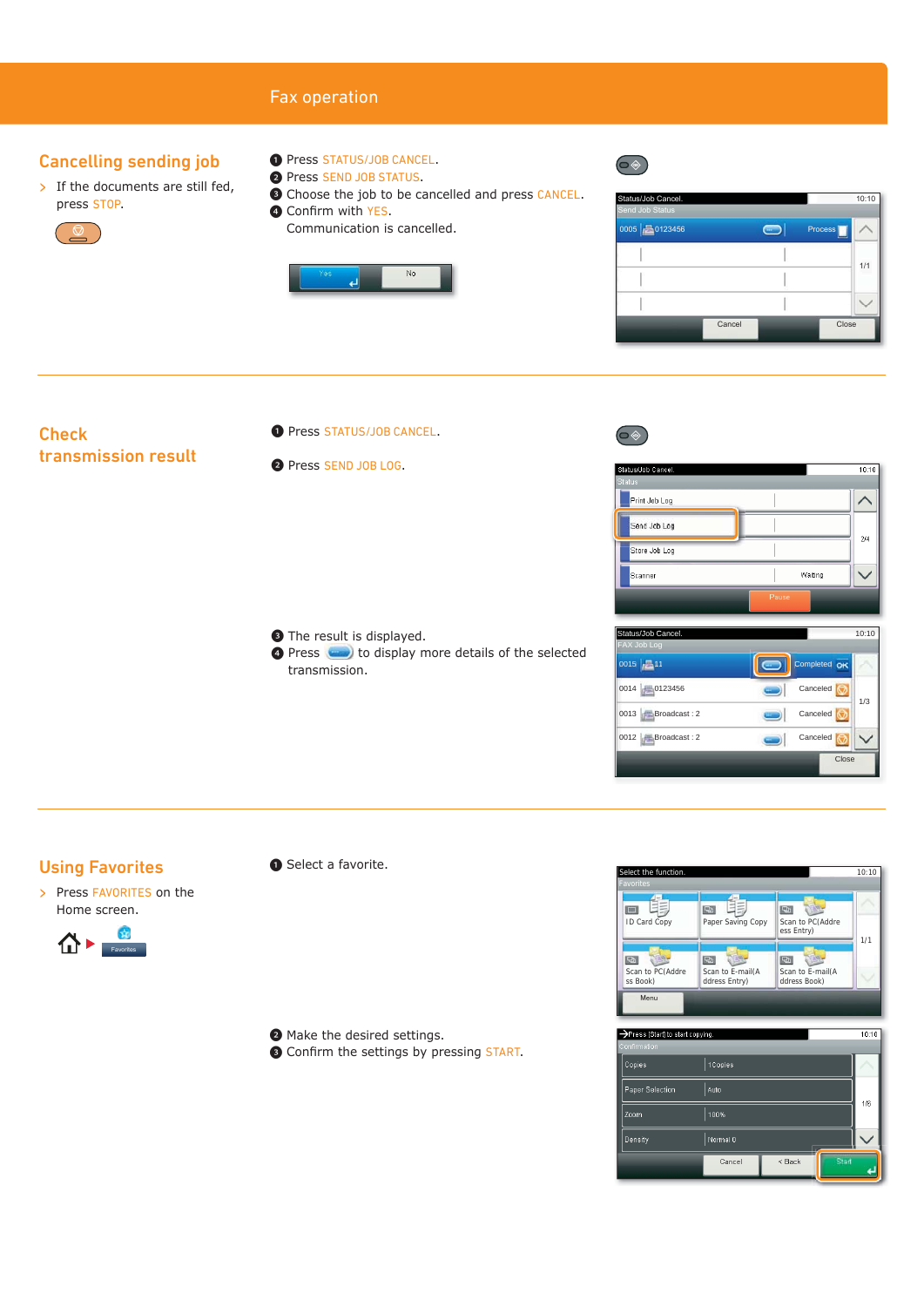![](_page_2_Picture_0.jpeg)

# Print operation

# Private printing

**Note**: To activate the private printing from the PC, select the JOB tab in the printer driver and click PRIVATE PRINT. The section CUSTOM allows you to type in your name directly.

> From the application select FILE, PRINT.

- > Select PROPERTIES.
- $\triangleright$  In the printer driver click on JOB.

![](_page_2_Picture_8.jpeg)

> Press JOB BOX on the Home screen.

![](_page_2_Picture_10.jpeg)

❶ Press PRIVATE PRINT.

- ❷ Select the creator of the private print job.
- ❸ Select the document to be printed from the list. If the document is password protected, type in the PIN with the TEN-KEY pad. O Select the creator of the private print job.<br>
O Select the document to be printed from the list. If<br>
the document is password protected, type in the<br>
PIN with the TEN-KEY pad.<br>
O Press PRINT to start printing.
	- **O** Press PRINT to start printing.

**Note:** By pressing **l** jobs can be cancelled.

![](_page_2_Picture_16.jpeg)

![](_page_2_Picture_17.jpeg)

# Cancel print job

- ❶ Press STATUS/JOB CANCEL.
- ❷ Press PRINT JOB STATUS.
- ❸ Select the job you wish to cancel and press CANCEL.

![](_page_2_Picture_22.jpeg)

![](_page_2_Picture_23.jpeg)

![](_page_2_Picture_24.jpeg)